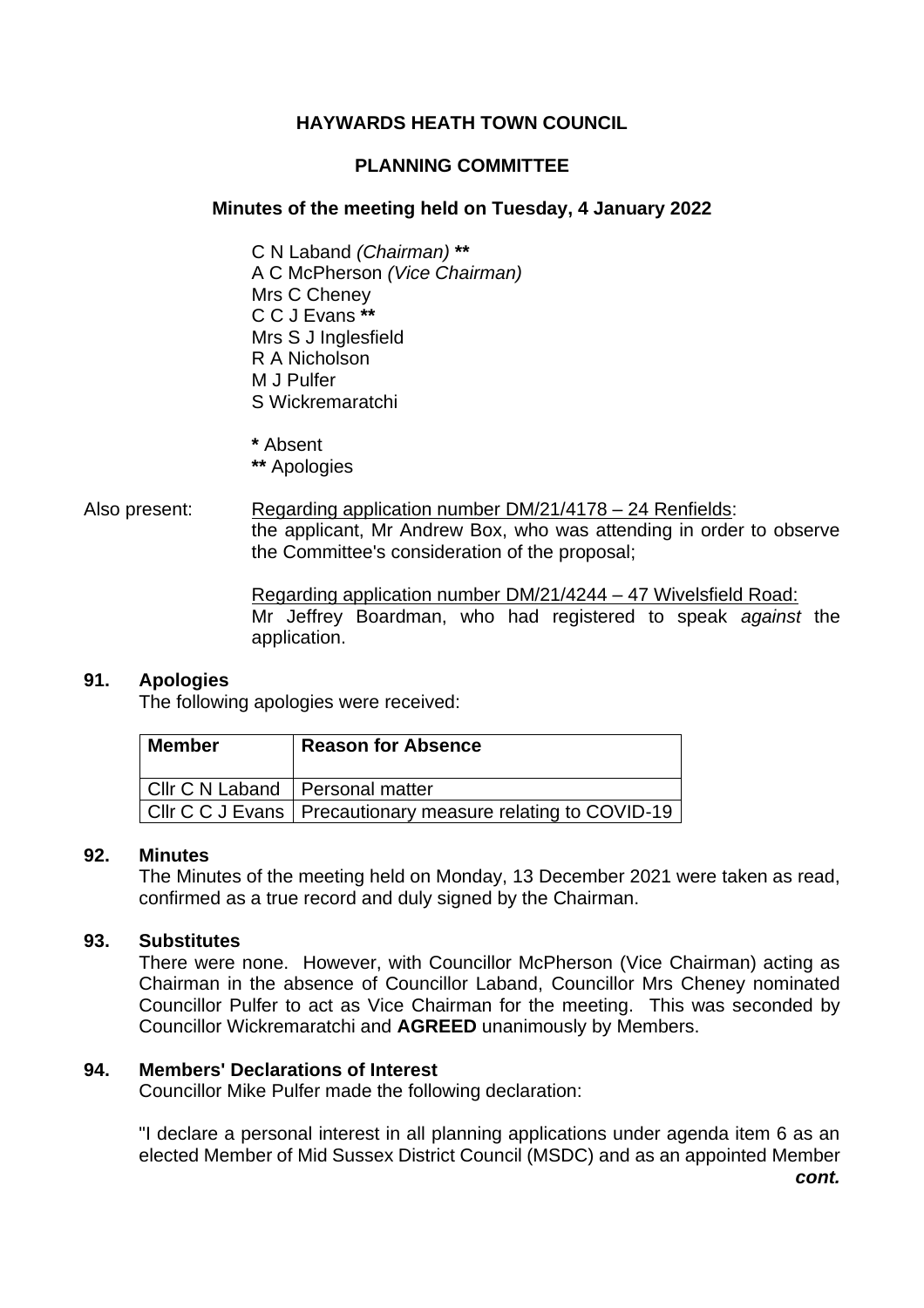### **94. Members' Declarations of Interest (cont.)**

of the (MSDC) Planning Committee. I further reserve the right to alter my views should the applications come before the Planning Committee, based on contributions from the public, other Members or reports from MSDC Officers."

### **95. Planning Appeals**

Members noted that the following appeal had been **lodged** in respect of MSDC's decision to refuse planning permission:

| Date Lodged &          | <b>Site</b>           | <b>Description</b>        |
|------------------------|-----------------------|---------------------------|
| <b>References</b>      |                       |                           |
| 15/12/2021             | 1 Beech Hill          | New 3 bedroom dwelling in |
| AP/21/0068             | <b>HAYWARDS HEATH</b> | the existing garden.      |
| APP/D3830/W/21/3280552 | <b>RH16 3RY</b>       |                           |
|                        |                       |                           |
| (DM/20/4509 refers)    |                       |                           |

### **96. Licensing Applications**

Members noted that the following premises licence application had been **lodged** with MSDC:

| <b>Application No.</b><br>& Applicant | <b>Application</b><br>'ype | <b>Premises Address</b>                                      | <b>Nature of Application/</b><br><b>Variation</b>                   |
|---------------------------------------|----------------------------|--------------------------------------------------------------|---------------------------------------------------------------------|
| LI/21/1555                            | <b>Premises</b>            | <b>Morrisons Daily</b><br>Unit 1                             | Minor variation:<br>$\circled{1}$ changes to the                    |
| <b>Martin McColl</b><br>Ltd           |                            | 56A America Lane<br><b>HAYWARDS HEATH</b><br><b>RH16 3QB</b> | internal layout of the<br>premises;<br>2 change to trading<br>name. |

### **97. Comments and Observations on Planning Applications**

Members made comments and observations on 16 planning applications as per Appendix 1 attached.

**98. Consultation on Proposed Main Modifications to MSDC's Site Allocations Development Plan Document (Sites DPD)**

Members had been circulated with a schedule of the (Secretary of State's) Planning Inspector's suggested Main Modifications to MSDC's Sites DPD, which was currently subject to an 8-week consultation from 29/11/2021–24/01/2022. The Town Council had been invited to comment on these proposed modifications *only* and no other aspect of the Plan.

In a report accompanying the schedule of modifications, the Town Clerk had drawn Members' attention to the following:

- no comment could be made on the allocation of Rogers Farm even though the Town Council had objected to its inclusion at both the Regulation 18 stage and Regulation 19 stage consultations;
- no amendments had been made to the Rogers Farm site by the Inspector;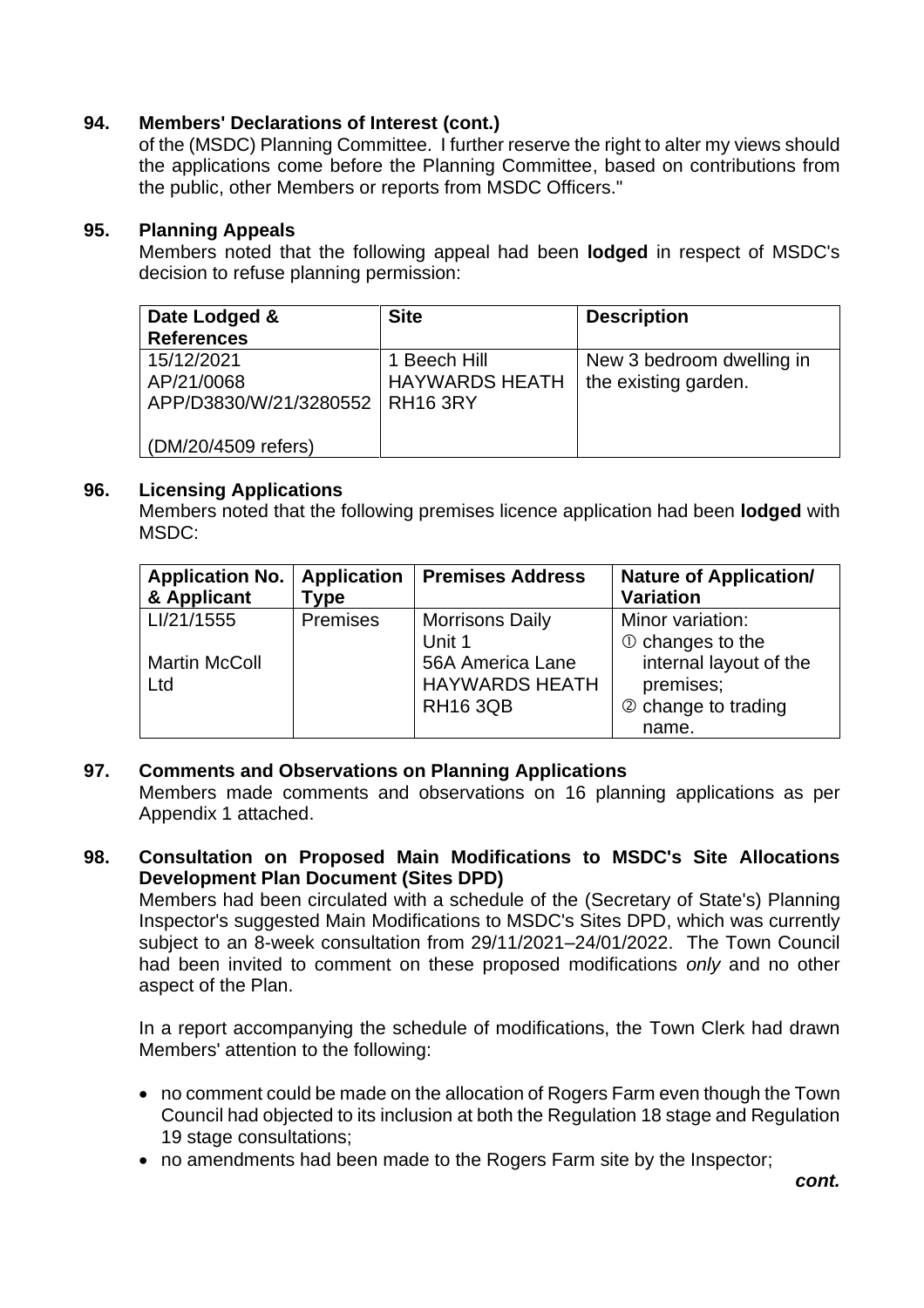### **98. Consultation on Proposed Main Modifications to MSDC's Site Allocations Development Plan Document (Sites DPD) (cont.)**

- modifications mainly related to housing sites outside of the town, the exception to this being (see Inspector's Main Modifications Reference):
	- **MM3** inclusion of new criteria based policy to provide for specialist accommodation for Older People and Care Homes within Mid Sussex;
	- **MM12** modification to Policy SA34: Existing Employment Sites;
	- **MM13** modification to Policy SA35: Safeguarding of Land for and Delivery of Strategic Highway Improvements:
	- **MM15** modification to Appendix B: Monitoring Framework by inserting additional table – to ensure the Plan is in accordance with national policy on habitats and biodiversity;
	- **MM16** inclusion of MSDC's updated housing trajectory within the Plan.

Bearing these points in mind, Members made no comment on this latest consultation and **AGREED** that the Town Clerk be given delegated authority to submit an appropriate response to MSDC.

# **99. Items Agreed as Urgent by the Chairman**

There were none.

The meeting closed at 8:15pm.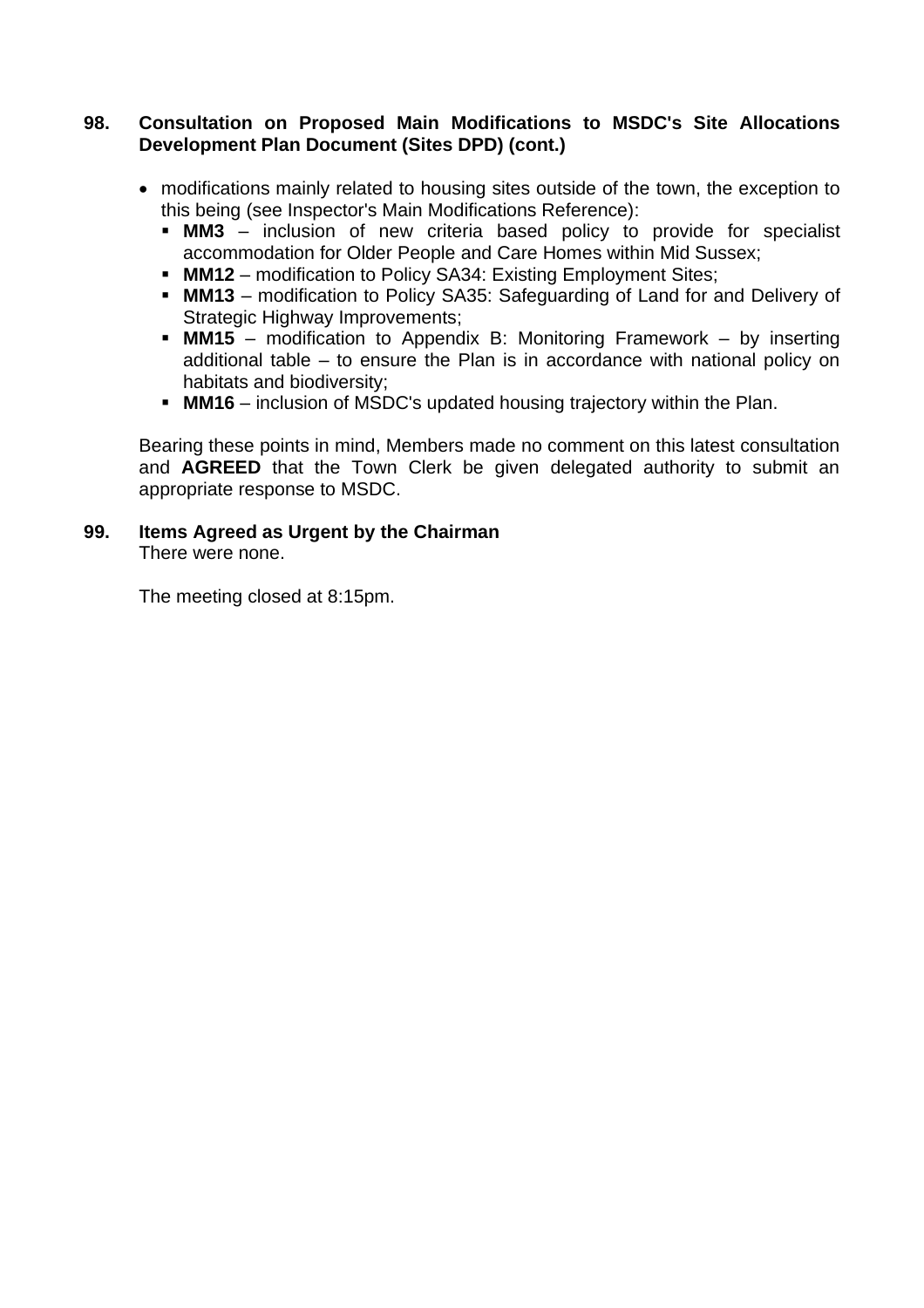## **APPENDIX 1**

### **Week 1 DM/21/3464 – 45 Western Road Bentswood**

Demolition of garage and erection of first floor rear extension, single storey rear/side extension, loft conversion with rear dormer and two roof lights to front elevation. (Amended plans received 26/11/21 and 29/11/21.)

The Town Council notes the submission of amended plans (received by Mid Sussex District Council on 26/11/2021 and 29/11/2021) but is of the opinion that the amendment is not significant enough to have any bearing on the objection and comments that were submitted previously on 08/11/2021. For the avoidance of doubt, these are reiterated as follows:

'The Town Council **OBJECTS** to this application on the basis that the size and scale of the proposed extension to the rear would give rise to an overbearing and unneighbourly form of development which would be detrimental to the amenities of neighbouring residents. Furthermore, it conflicts with Policies E9 and H8 of the Haywards Heath Neighbourhood Plan and Policy DP26 of the Mid Sussex District Plan 2014–2031. The Town Council accepts, to some extent, the principle of development for the roof space.

If consideration is given by the Mid Sussex District Council Case Officer to approve the application, the Town Council asks that a light survey be delivered – to protect resident amenity – and that works for the implementation of the development (including the use of plant and machinery, and deliveries or collection of plant, equipment or materials) be limited to the following times:

Monday–Friday 08:00–18:00 hours; Saturday 09:00–13:00 hours; Sunday and Bank/Public Holidays No work permitted.'

### **DM/21/4162 – 12 Sandy Vale Ashenground**

Proposed two storey rear extension.

No comment.

### **DM/21/4166 – 32A The Broadway <b>All and Struck and Struck and Struck** and Heath

Replacement of existing metal single glazed windows on the front and rear elevations of the flat with double-glazed uPVC windows to match style of the existing windows.

No comment.

### **DM/21/4174 – 78 Haywards Road Ashenground**

Loft conversion including hip to gable, rear dormer and front rooflights, as well as small roof extension to rear and internal alterations.

As this is an application for a Lawful Development Certificate and is therefore a legal matter, the Town Council defers the decision to Mid Sussex District Council.

### **DM/21/4175 – 9–11 Delaware Road Bentswood**

Change of use from former plumbing business (storage and sale of plumbing equipment) to allow unrestricted Class E use (commercial, business and service).

No comment.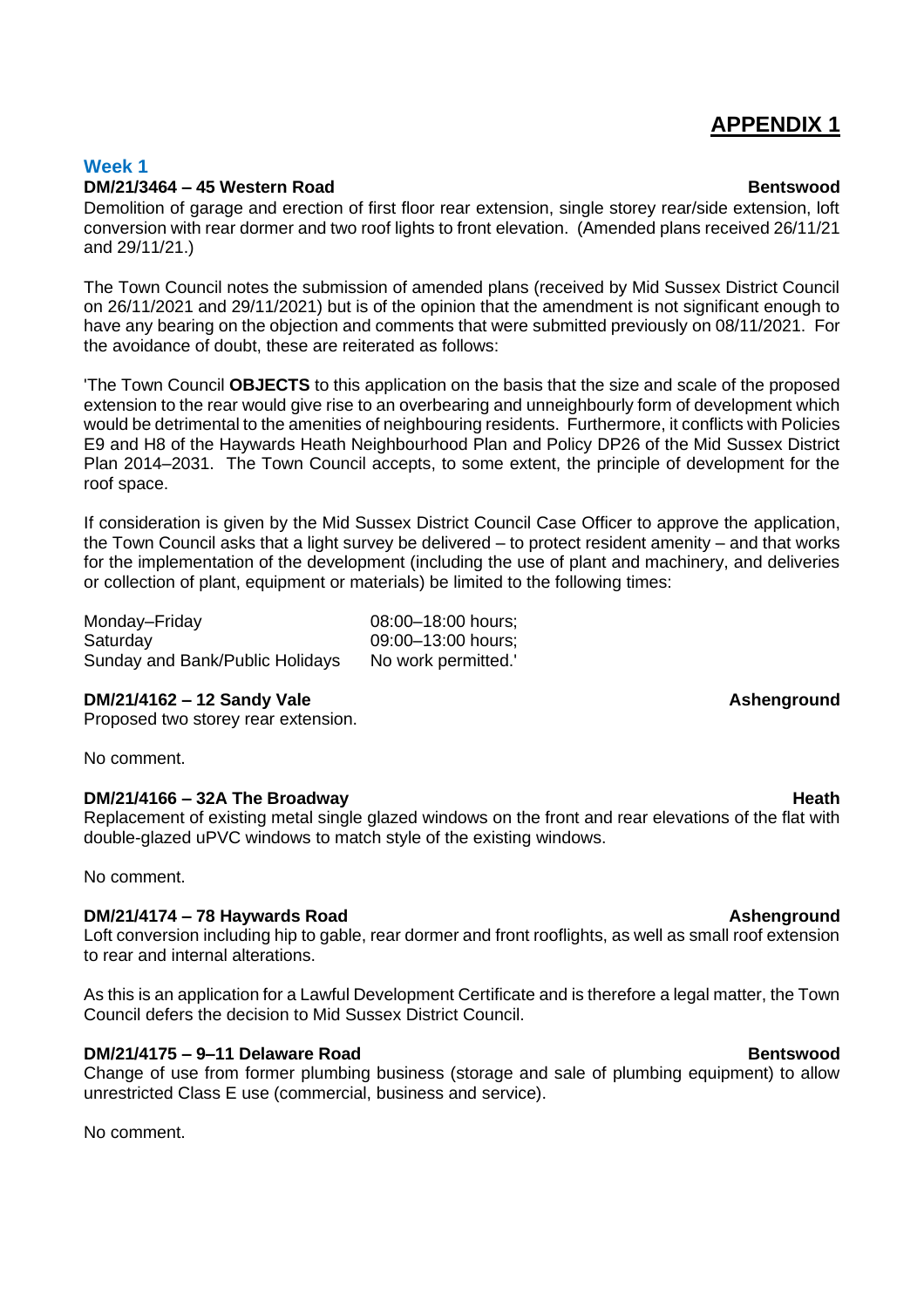### **DM/21/4178 – 24 Renfields Lucastes**

Small rear extension, internal alterations and larger window to a 'link detached' new build house.

No comment.

### **DM/21/4192 – 7 Oldfield Drive Franklands**

Erection of a single storey garden room extension with flat roof to rear of property.

No comment.

## **DM/21/4207 – Old 3rd Haywards Heath Scout Group Site, Bentswood Crescent Bentswood**

Creation of two four-bedroom houses with a private amenity garden space each, on-site parking, covered bicycle storage and refuse storage.

Once again and in principle, the Town Council **SUPPORTS** this application for infill development on a 'brownfield' site, as it did the previous applications numbered DM/20/2776 and DM/21/1569. If this latest proposal is to be approved, it is requested that Mid Sussex District Council apply broadly the same set of conditions that it did when it granted permission for application number DM/21/1569, i.e. conditions 1.–15. and informatives 1.–3. on the Decision Notice. Condition number 6. relating to the submission and approval of a Construction Management Plan is particularly key:

'No development shall take place, including any works of demolition, until a Construction Management Plan has been submitted to and approved in writing by the Local Planning Authority. Thereafter the approved Plan shall be implemented and adhered to throughout the entire construction period. The Plan shall provide details as appropriate but not necessarily be restricted to the following matters:

- the anticipated number, frequency and types of vehicles used during construction;
- the method of access and routing of vehicles during construction;
- the parking of vehicles by site operatives and visitors;
- the loading and unloading of plant, materials and waste;
- the storage of plant and materials used in construction of the development;
- the erection and maintenance of security hoarding;
- the provision of wheel washing facilities and other works required to mitigate the impact of construction upon the public highway (including the provision of temporary Traffic Regulation Orders);
- details of public engagement both prior to and during construction works.

Reason: in the interests of highway safety and the amenities of the area and to accord with Policy DP21 of the Mid Sussex District Plan 2014–2031.'

### **DM/21/4224 – Oak Lodge, 1 The Anchorhold, Paddockhall Road Lucastes**

Oak (T1) – oak sectionally dismantled to the main stem and left as a high monolith.

The Town Council defers this decision to Mid Sussex District Council's Tree Officer.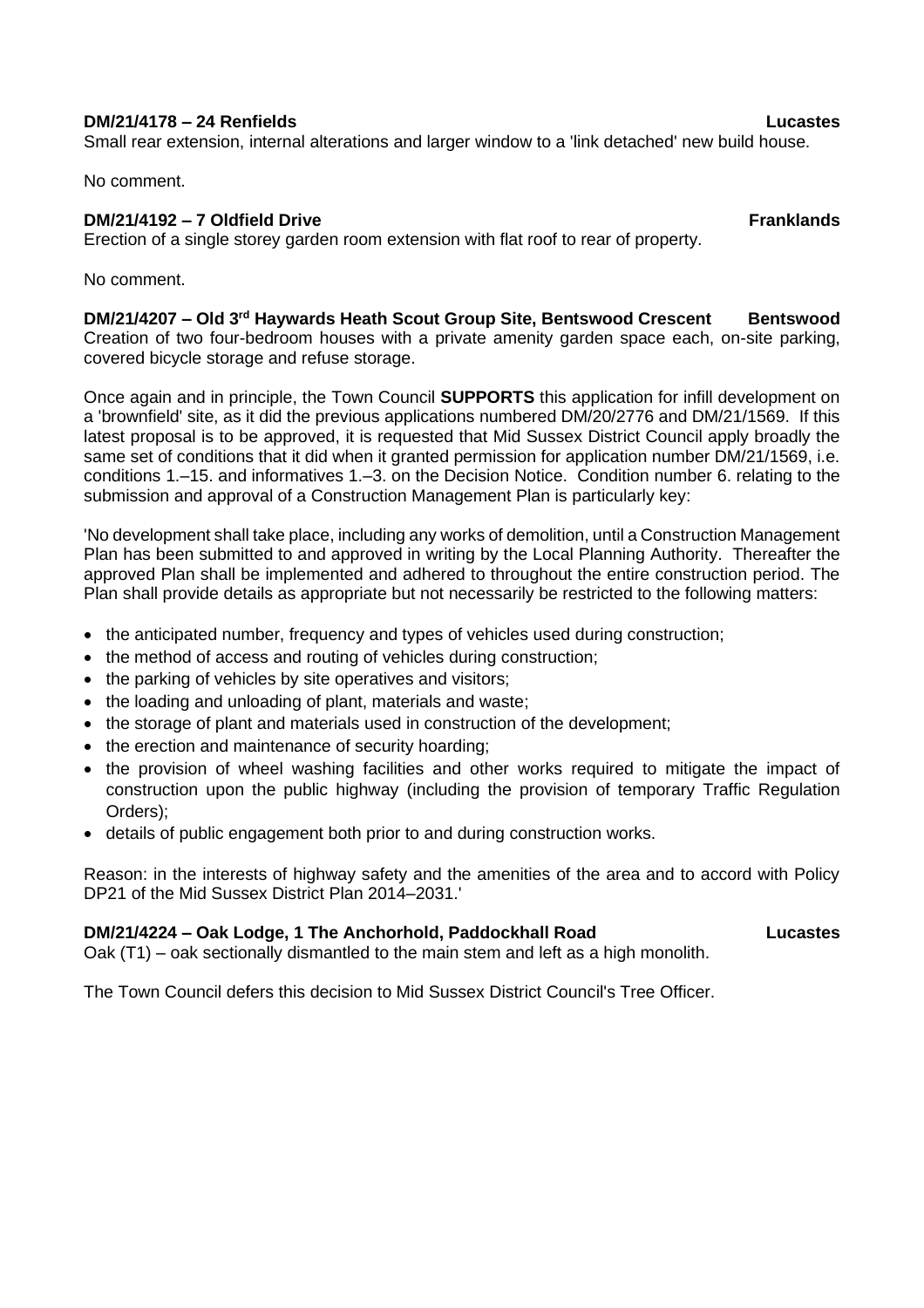### **Week 2**

### **DM/21/3659 – 12 Gander Hill Heath**

Demolish existing conservatory and erect a single storey side extension. Amended plans received 09.12.2021 showing the side extension reduced in size and redesigned to include a part-tiled roof section. Associated new boundary fence and landscaping.

The Town Council notes the submission of amended plans (received by Mid Sussex District Council on 09/12/2021) showing the side extension reduced in size and redesigned, and has no comment to make.

**DM/21/3763 – Cross Construction Development Site, Rocky Lane Ashenground** The proposal is to erect 9 apartments within a single three storey building, along with access, parking and landscaping. (Revised plans showing corrected red line boundary received 15.12.2021.)

The Town Council notes the submission of revised plans (received by Mid Sussex District Council on 15/12/2021) but these do nothing to alter the objection and comments that were submitted previously on 26/11/2021. For the avoidance of doubt, these are reiterated as follows:

'In spite of the offer of three units of affordable housing, the Town Council **OBJECTS** to this application for the following reasons:

- $\triangleright$  it would give rise to an overdevelopment of the site;
- ➢ it would reduce agreed landscape amenity and green space for existing residents and would result in parking congestion issues that would spill over on to the public space outside in the roadway;
- $\triangleright$  the building would result in an overbearing form of development which would be too near the A272 relief road and a monstrous feature at one of the key entry points into the town.

In the event that the application is granted permission, the Town Council requests that it be subject to the following conditions:

- 1. in view of the likely increase in vehicle movements to and from the apartments, the short stretch of Old Rocky Lane leading from the roundabout on the A272 relief road to the development must be upgraded so that it provides a proper continuous pavement for pedestrians as far as the footpath to Bolnore Village. At present, the pavement ceases shortly after exiting the A272, compelling motorists and pedestrians to use the same part of the highway, which is potentially hazardous and detrimental to highway safety;
- 2. street lighting provision along the short stretch of Old Rocky Lane should be improved for the benefit of pedestrians and highway safety in general. Care must be taken to ensure that any scheme does not cause undue light pollution for nearby residents;
- 3. the number of proposed on-site car parking spaces is inadequate and must be increased to ensure that parking does not spill out of the development on to Old Rocky Lane;
- 4. the design of the apartments should incorporate a scheme for solar panels (as unobtrusive as possible);

Reason: to accord with Policy DP39 of the Mid Sussex District Plan (MSDP) 2014–2031;

*cont.*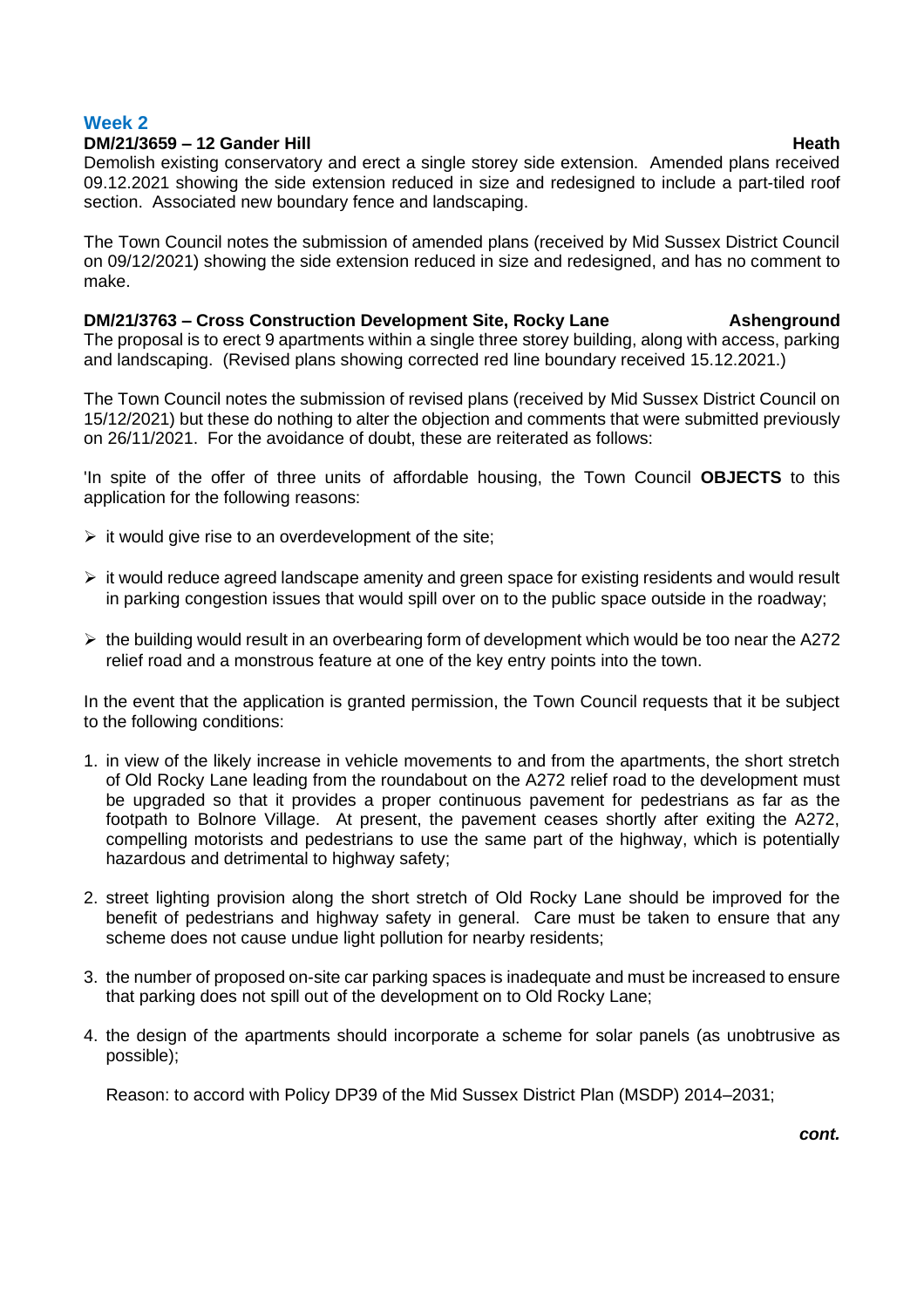### **DM/21/3763 – Cross Construction Development Site, Rocky Lane (cont.) Ashenground**

5. electric vehicle charging points should be provided in the allocated parking area and ducting should be laid in order for any remaining parking spaces to be upgraded in the future;

Reason: in the interests of sustainability and as a result of the Government's 'Road to Zero' strategy, and to accord with Policy DP39 of the MSDP 2014–2031;

6. developer Section 106 contributions for local community infrastructure are allocated towards the proposed Country Park on land off of Hurstwood Lane.

Finally, the Town Council asks that Mid Sussex District Council review the ecological status of the site, given its previous status first as a reptile receptor site and then as a site from which reptiles – mainly slow worm and common lizard – were translocated.'

### **DM/21/4226 – 19 Fairfield Way Heath Heath Heath Heath**

Proposed first floor extension above existing sun room to north elevation.

No comment.

### **DM/21/4244 – 47 Wivelsfield Road Ashenground**

Construction of a new 2-bed dwelling.

The Town Council **OBJECTS** to this application, which is the third relatively recent proposal for this site, after application numbers DM/20/0146 and DM/20/1924 were refused. The Town Council believes the Planning Inspector's main reason for dismissing the appeal following Mid Sussex District Council's refusal of DM/20/1924 remains valid for this latest application and that it should therefore be refused because the proposed development would be harmful to the living conditions of the occupiers of numbers 51 and 53 Wivelsfield Road and of the residents of Rowan House, 55 Wivelsfield Road. The proposed development would conflict with Policy DP26 of the Mid Sussex District Plan 2014-2031 and would also be contrary to Policy H8 of the Haywards Heath Neighbourhood Plan. These policies, amongst other things, protect the living conditions of existing nearby residents.

The Town Council further **OBJECTS** to the application because it represents a back garden (or 'backland') development which would give rise to an overdevelopment of the site.

It is requested that the following comments and observations submitted in respect of the Town Council's objection to the previous application number DM/20/1924 be applied to this latest application because they remain relevant:

'Mid Sussex District Council has previously rejected poorly configured application projects due to the lack of clarity, especially when plans with artistic impressions are inadequate and substandard. This application, as configured, does not provide the confidence required to support development in this cramped location.

This is a commercial build for profit, even though it is billed as a self-build venture, and it is surrounded by neighbouring residential properties.

Should the local planning authority seek to approve this application, despite clear opposition and the lack of sound planning principles, the following conditions must be set in order to balance and protect neighbouring residential amenity: